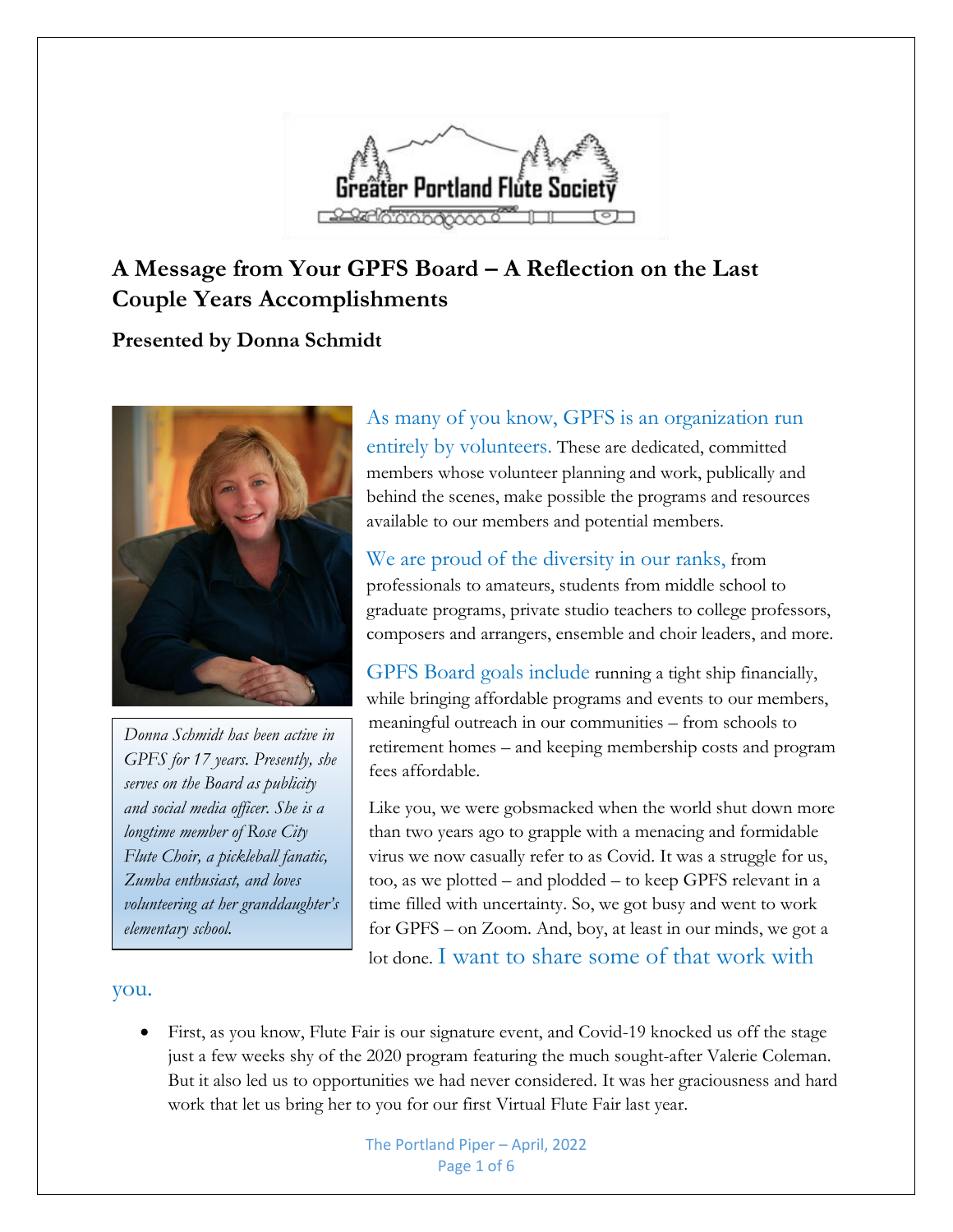• The new year, 2022, left us no choice but to keep Flute Fair online, despite the easing of pandemic protocols shortly before the event. Yet, what a memorable occasion for those who attended to enjoy and learn from another gracious and incredible flutist – Gareth McLearnon. His creative work for us, from France and Italy, truly made this year's Flute Fair a noteworthy experience. Gareth's Friday evening performance was interactive and intimate, and the program was just stunning.

#### There's More, Flute Fair isn't all we've been up to!

- We continued our Fall Guest Artist program, bringing you great strategies for playing and practicing with Paul Edmond-Davies from England, and the inspiring Mihoko Watanabe – all the way from Muncie, Indiana – who shared her deep understanding of the beautiful Japanese piece, *Mei*.
- We awarded 11 young, dedicated flute students with scholarships and study grants, to help offset economic difficulties and allowed them to continue private lessons with GPFS member teachers.
- We maintained our instrument loan program to ensure that students, who might otherwise be financially unable to buy, had an instrument to keep playing.
- We keep school band directors in the loop for opportunities for their flute students.
- We keep an up-to-date list of area flute teachers. If you're looking for lessons, look at that list on the website.
- We took a thorough inventory of our extensive sheet music lending library, free to members, and updated its offerings. We also took the opportunity to weed out duplicates and are giving them to teachers and others who can put them to good use.
- We are working to revive a member's recital, perhaps in a new format, to give ensembles and soloists more performance opportunities.
- We created and continue to offer an annual Flute Academy in the Mid-Valley area to give middle- and high-school students, as well as others, educational programs, and masterclasses, with talented Oregon professionals in our own backyard.
- Our Young Artist Competition, also for middle- and high-school flutists, started just a few years ago, is alive and well. We named the winners and let you see their talent for yourselves in their performance videos that capped Flute Fair. (Additionally, they are highlighted elsewhere in this issue of the Piper.)
- We rebranded our newsletter, The Portland Piper, into a comprehensive, bi-monthly electronic magazine chock-full of resources and articles – even book and music reviews – all available to you. It's not something to simply peruse and be done – but a lasting resource of information and opportunities a click away, now or later, for our members.
- We've worked to keep you informed and engaged with information about workshops, masterclasses, and other flute-related offerings by NFA, other nonprofits and colleges and universities.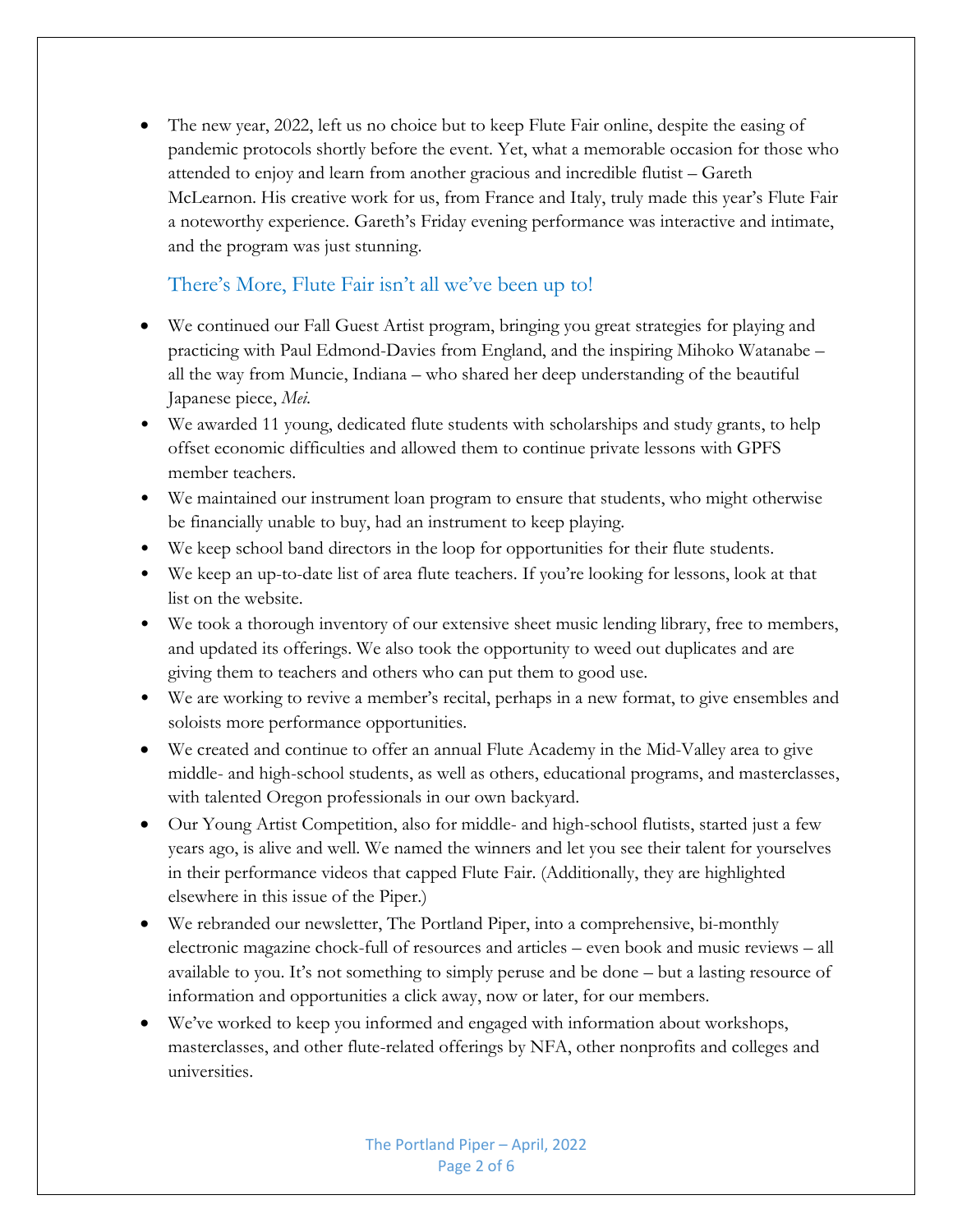- We've kept our communications channels open through our website, email, Facebook, and recently added Instagram to the toolbelt.
- We rebranded and completely revamped our website and created a new logo.
- Most recently, we launched First Tuesday with GPFS, an online series of performances, workshops and presentations for our members – by our members. We have two behind us – both well-received – through the generosity of Powell Flutes Artist Amelia Lukas; and Alicia DiDonato Paulsen, assistant principal of the Oregon Symphony. On deck May 3 is an ensemble showcase featuring Rose City Flute Choir. Member Donna Maebori, a retired physical therapist and Feldenkrais certified flutist, joins us in June. This monthly event, from 7 to 8 p.m., is free to members. Just register to get the link.

That's most of it – in a nutshell. We think it's a lot. It's available. It's accessible. I want you to know that behind each of these things I've mentioned, there is a person or persons working together in effort and volunteer spirit.

If you are a member, we encourage you to take advantage of your organization. And to be involved. Offer your expertise, participate, attend, share ideas, donate time or money, let us know how we're doing. If you're not a member, consider joining this active, dynamic group of flute lovers.

On behalf of the GPFS Board of Directors, its committees and other volunteers and supporters, we thank you for your membership, your support, and your patience. We look forward to bringing us all together again – in person – in the months ahead.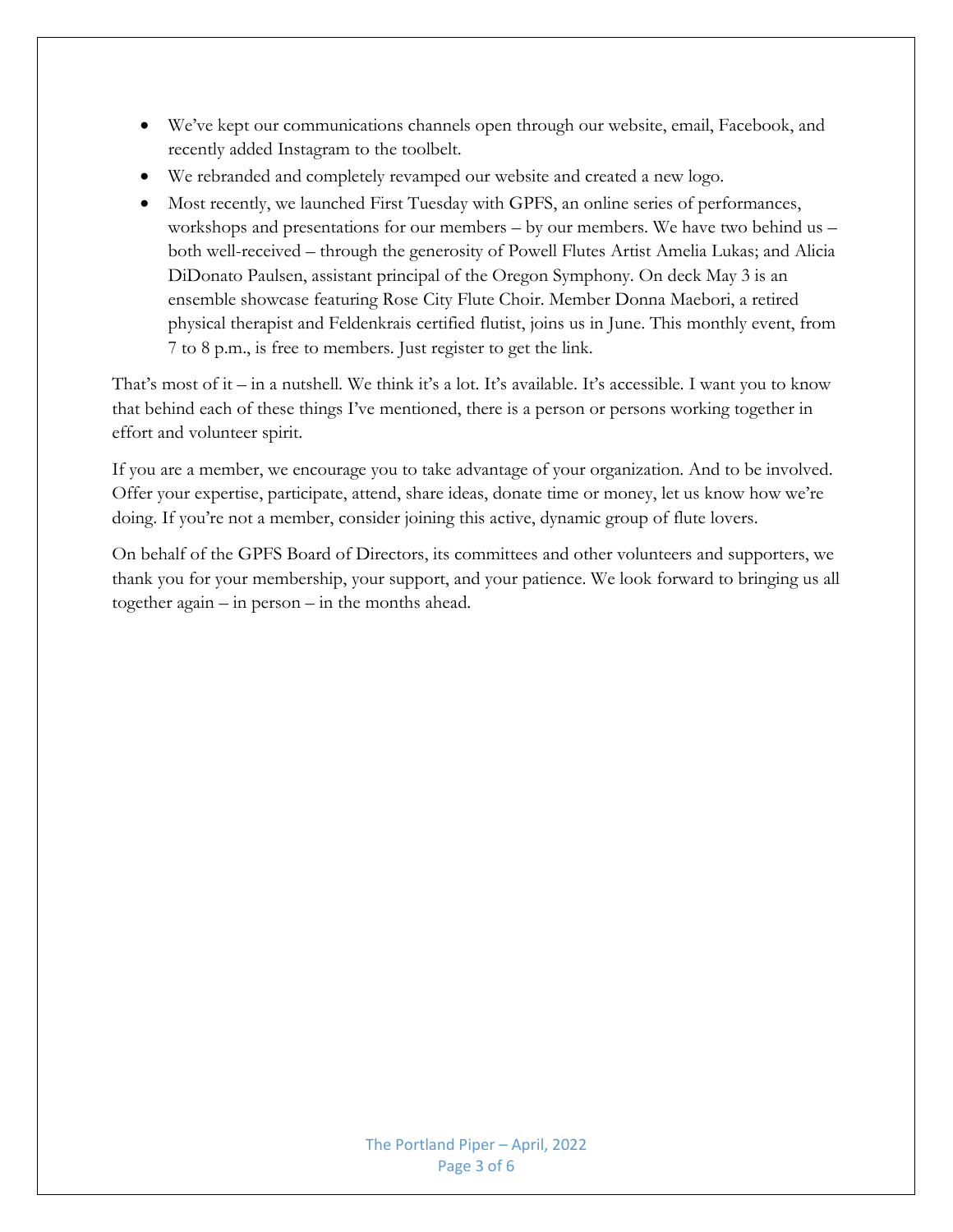# **Sponsors & Commercial Members**

GPFS acknowledges with gratitude the many years of support from our [Sponsors and Commercial Members.](https://gpfs.org/Commercial-Membership) It is because of their excellence that the GPFS mission can excel and celebrate our 44<sup>th</sup> year of extraordinary programming for the greater Portland area, including hosting visiting artists and local events, student study grants and a range of other resources for members and the community of flutists at large.

## **GPFS 2021-2022 Program Sponsors**

*The Greater Portland Flute Society thanks our Sponsors for their extraordinary support! Please show your appreciation by giving them your patronage.*



[Brannen Brothers Flutemakers, Inc.](https://www.brannenflutes.com/) 58 Dragon Court Woburn, MA 01801-1014 781-935-9522[, brannen@brannenflutes.com](mailto:brannen@brannenflutes.com)



#### [Canter Flute Repair](https://www.canterfluterepair.com/)

*Flute Repair Specialists* Beaverton, OR Straubinger & Muramatsu Certified JS Engineering Gold Pads 971-266-4096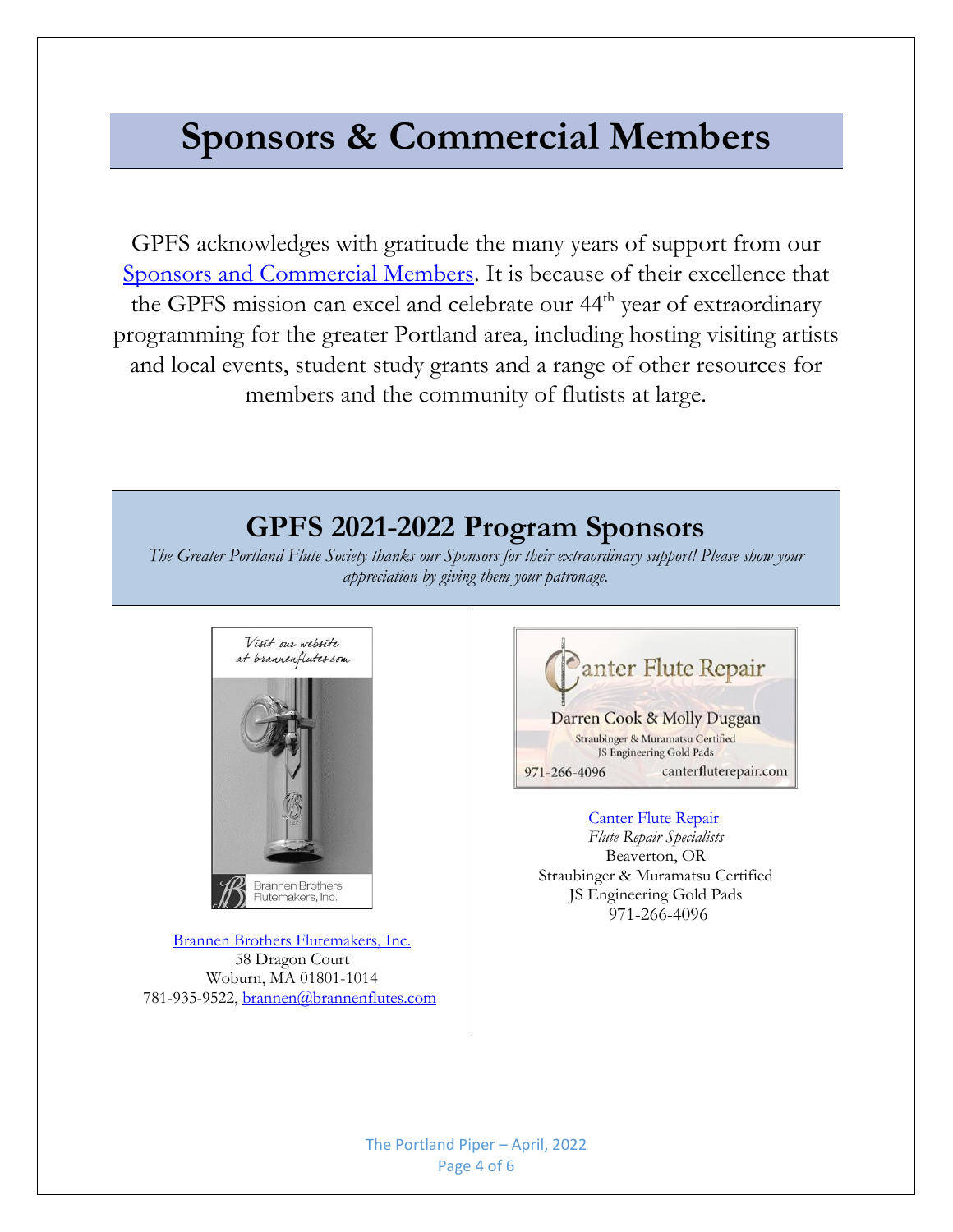# **GPFS 2021-2022 Program Sponsors**

*The Greater Portland Flute Society thanks our Sponsors for their extraordinary support! Please show your appreciation by giving them your patronage.*



 $\setminus$ 

[Carolyn Nussbaum Music Company](http://www.flute4u.com/) 625 Digital Drive, Ste 300 Plano, TX 75075 972-985-2662, 877-FLUTE4U (toll free) [info@flute4u.com](mailto:info@flute4u.com) [Watch video](https://www.youtube.com/watch?v=ashTD0kCzNE)



[Flute Center of New York](http://www.flutes4sale.com/)

307 7th Ave. #401 New York, NY 10001 212-307-9737, [info@flutecenter.com](https://d.docs.live.net/b7076dfbb4084dbc/Documents/info@flutecenter.com ) [Watch video](https://app.salesforceiq.com/r?target=624486997d240f22fb8a10a6&t=AFwhZf1P7YZh6za28CHMjpx8zGGWAAu9i-jtk1xcy3DaZOhG5nI_ovX7KSnSpXa6djZHRLncAXfKNMaVFTI-0abN1uCAnzDt8g813zFJJTK8OQX1afH196rv_NK-vu9Py0xD4ZbbnhsT&url=https%3A%2F%2Fwww.youtube.com%2Fwatch%3Fv%3DHC-7fjrVcso)



[FLUTEWORKS Seattle LLC](https://www.fwseattle.com/) [Facebook Page](https://www.facebook.com/fluteworksseattle/?ref=page_internal) 781-526-3677, [fluteworks@gmail.com](mailto:fluteworks@gmail.com) By appointment only [Watch video](https://youtu.be/BgWCvqB92CU)



**BOSTON, MASS** 

68 Nonset Path, Acton, MA 01720 978-268-0600 [www.wmshaynes.com](https://d.docs.live.net/b7076dfbb4084dbc/Documents/www.wmshaynes.com)

The Portland Piper – April, 2022 Page 5 of 6